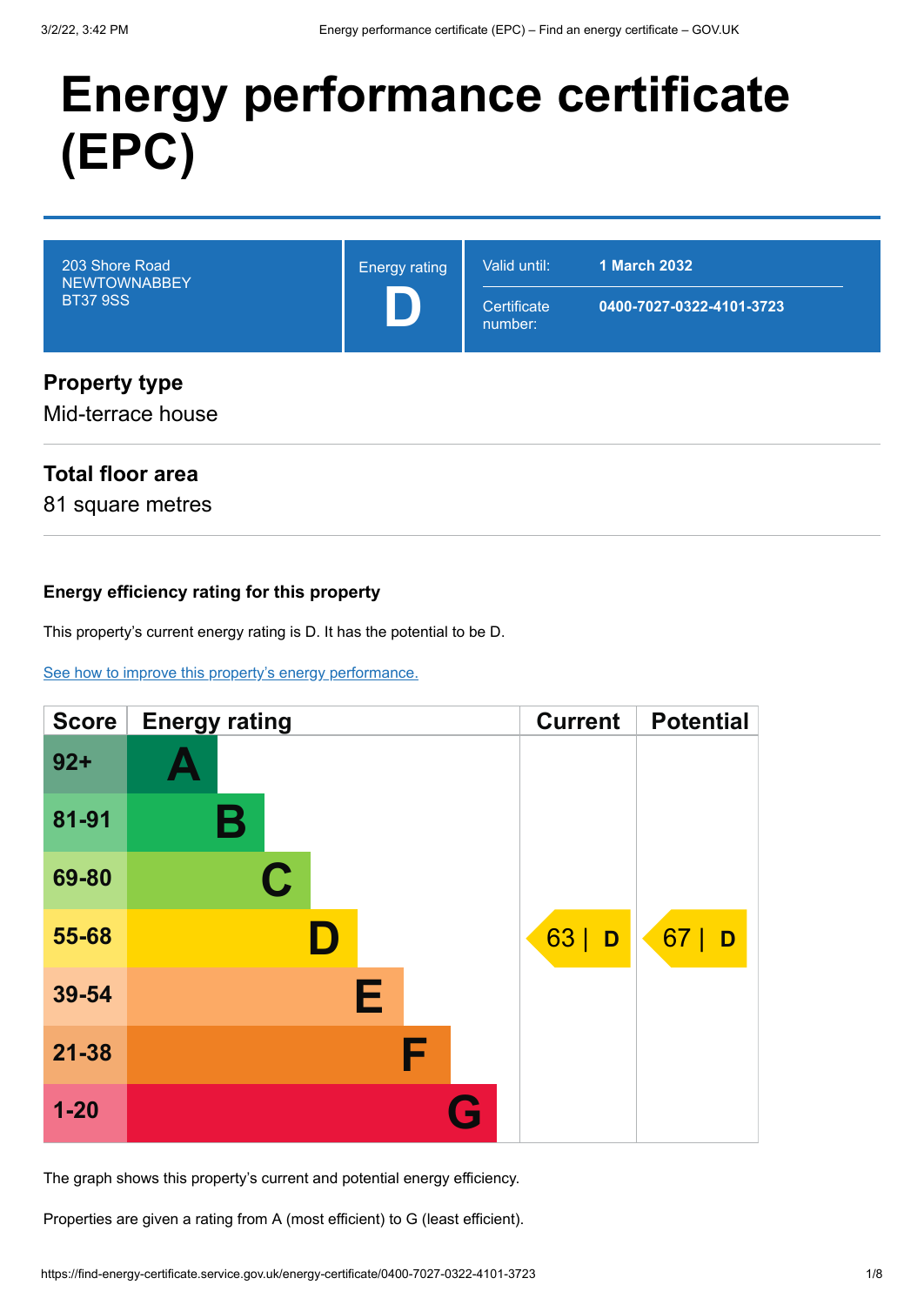For properties in Northern Ireland:

- $\bullet$  the average energy rating is D
- the average energy score is 60

#### **Breakdown of property's energy performance**

This section shows the energy performance for features of this property. The assessment does not consider the condition of a feature and how well it is working.

Each feature is assessed as one of the following:

- very good (most efficient)
- good
- average
- poor
- very poor (least efficient)

When the description says "assumed", it means that the feature could not be inspected and an assumption has been made based on the property's age and type.

| <b>Feature</b>       | <b>Description</b>                             |           |
|----------------------|------------------------------------------------|-----------|
| Wall                 | Cavity wall, as built, no insulation (assumed) | Poor      |
| Wall                 | Solid brick, as built, no insulation (assumed) | Poor      |
| Roof                 | Pitched, 100 mm loft insulation                | Average   |
| Roof                 | Pitched, no insulation (assumed)               | Very poor |
| Roof                 | Pitched, insulated (assumed)                   | Average   |
| Window               | Fully double glazed                            | Average   |
| Main heating         | Boiler and radiators, mains gas                | Good      |
| Main heating control | Programmer, TRVs and bypass                    | Average   |
| Hot water            | From main system                               | Good      |
| Lighting             | Low energy lighting in 58% of fixed outlets    | Good      |
| Floor                | Suspended, no insulation (assumed)             | N/A       |
| Floor                | Solid, insulated (assumed)                     | N/A       |
| Secondary heating    | Room heaters, electric                         | N/A       |

# **Primary energy use**

The primary energy use for this property per year is 260 kilowatt hours per square metre (kWh/m2).

#### What is primary energy use?  $\blacktriangleright$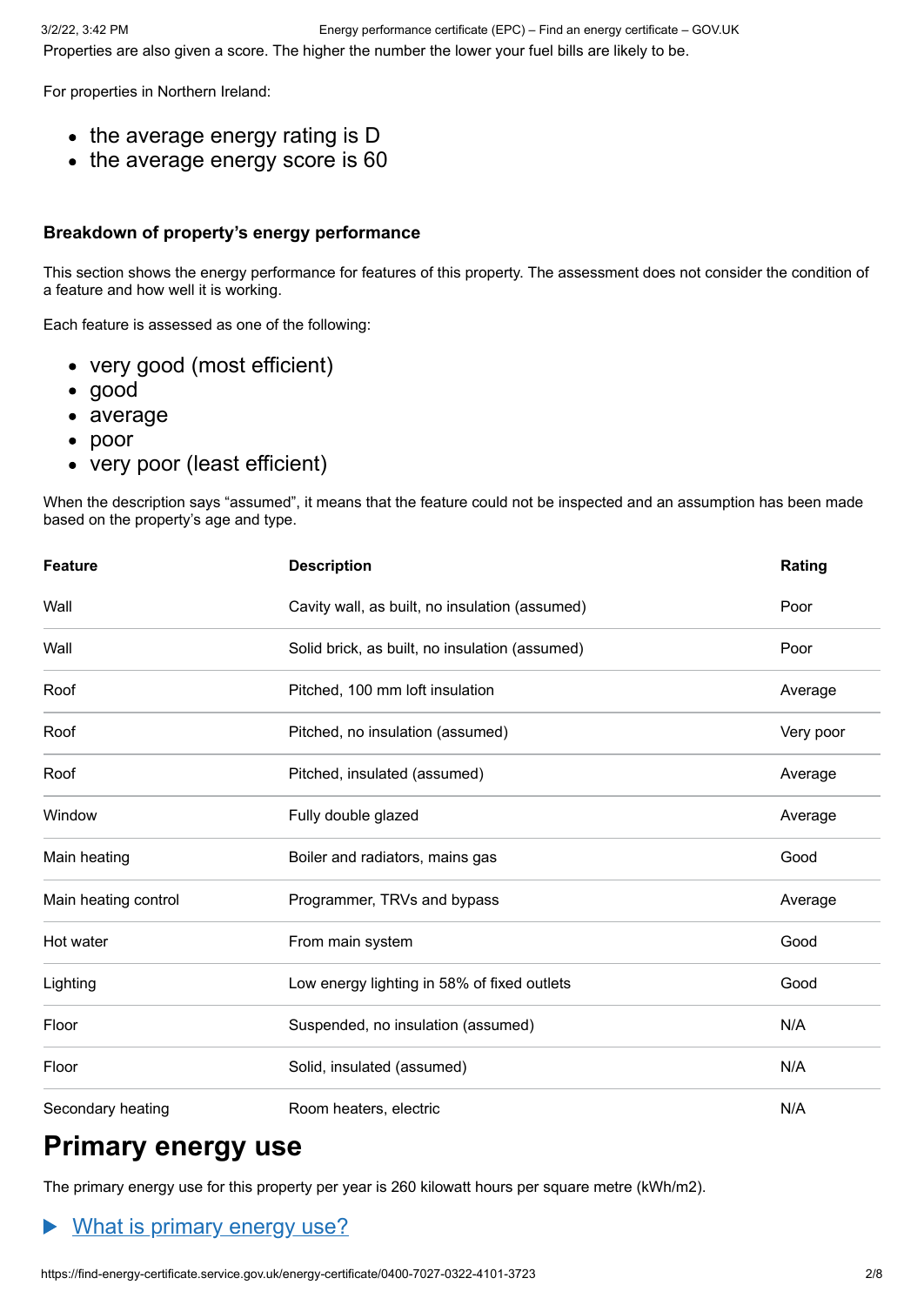## **Additional information**

Additional information about this property:

Cavity fill is recommended

#### **Environmental impact of this property**

This property's current environmental impact rating is D. It has the potential to be D.

Properties are rated in a scale from A to G based on how much carbon dioxide (CO2) they produce.

Properties with an A rating produce less CO2 than G rated properties.

#### **An average household produces**

#### **This property produces**

3.7 tonnes of CO2

6 tonnes of CO2

#### **This property's potential production**

3.2 tonnes of CO2

By making the [recommended changes](#page-3-0), you could reduce this property's CO2 emissions by 0.5 tonnes per year. This will help to protect the environment.

Environmental impact ratings are based on assumptions about average occupancy and energy use. They may not reflect how energy is consumed by the people living at the property.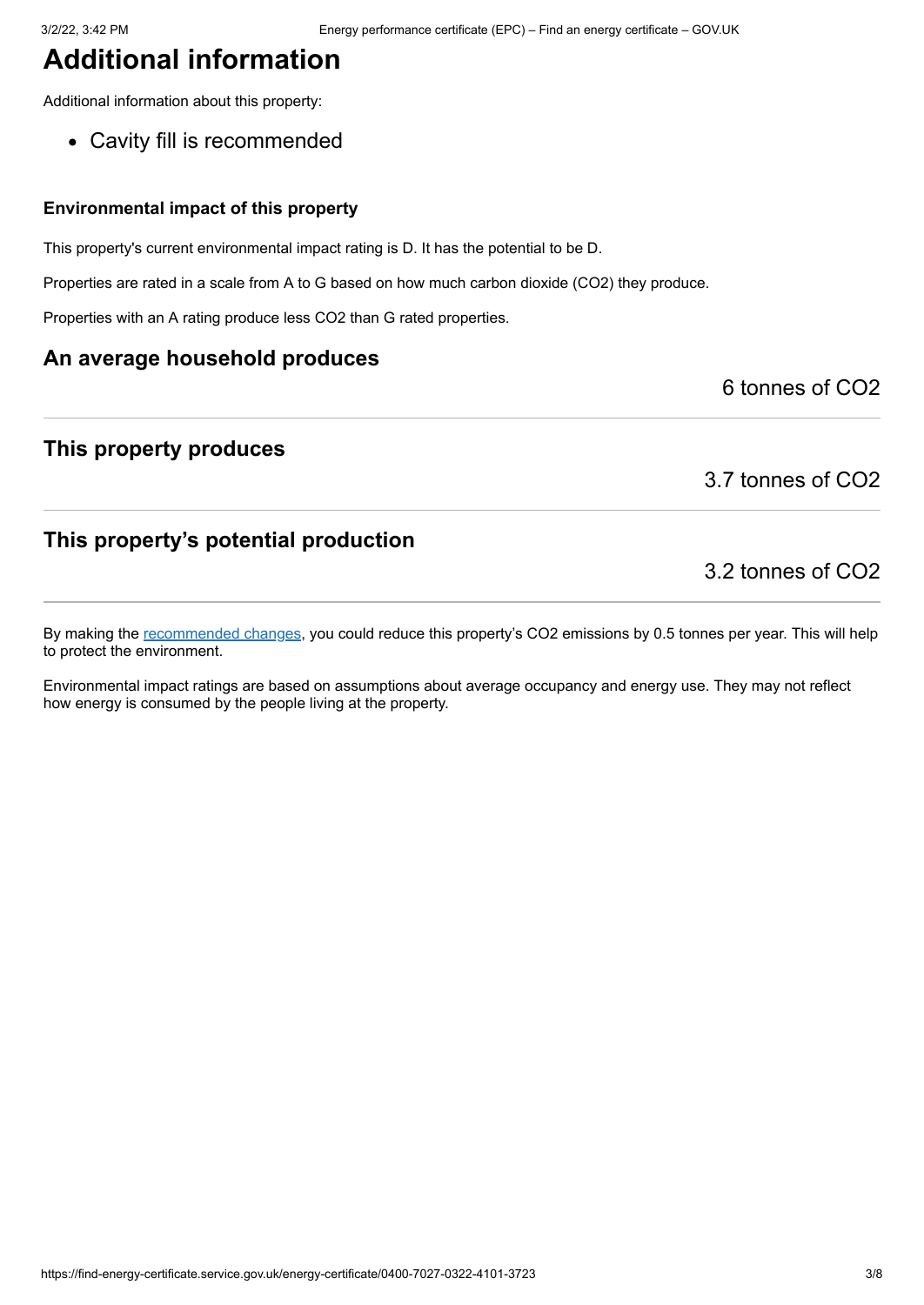#### <span id="page-3-0"></span>**How to improve this property's energy performance**

Making any of the recommended changes will improve this property's energy efficiency.

Potential energy rating **D** If you make all of the recommended changes, this will improve the property's energy rating and score from D (63) to D (67). **Recommendation 1: Cavity wall insulation** Cavity wall insulation **Typical installation cost** £500 - £1,500 **Typical yearly saving** £24 **Potential rating after carrying out recommendation 1** 64 | D **Recommendation 2: Low energy lighting** Low energy lighting **Typical installation cost** £25 **Typical yearly saving** £25 **Potential rating after carrying out recommendations 1 and 2** 65 | D What is an energy rating?

# **Recommendation 3: Heating controls (room thermostat)**

Heating controls (room thermostat)

#### **Typical installation cost**

£350 - £450

### **Typical yearly saving**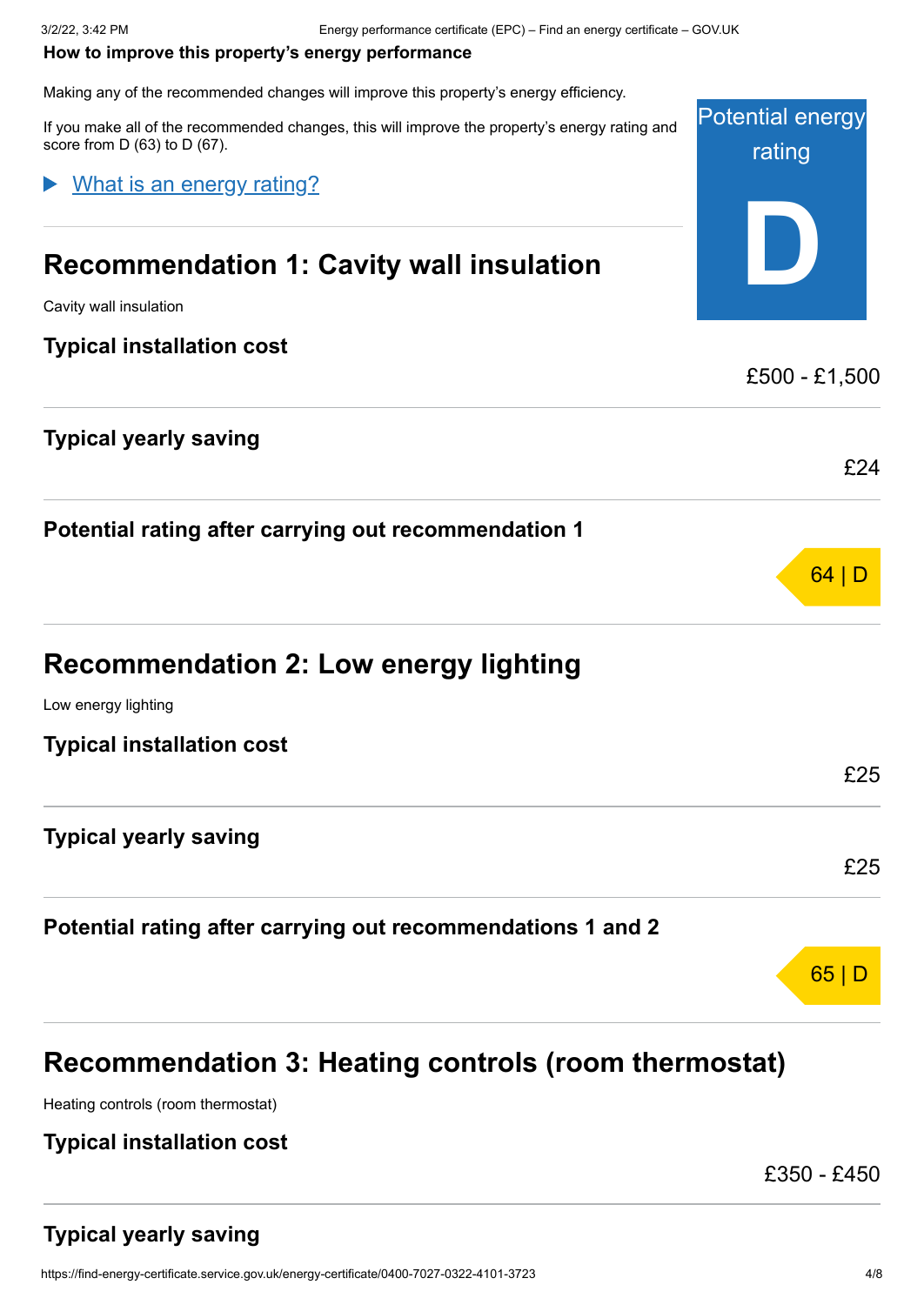# **Potential rating after carrying out recommendations 1 to 3** 66 | D **Recommendation 4: Floor insulation (suspended floor)** Floor insulation (suspended floor) **Typical installation cost** £800 - £1,200 **Typical yearly saving** £37 **Potential rating after carrying out recommendations 1 to 4** 67 | D **Recommendation 5: Solar water heating** Solar water heating **Typical installation cost** £4,000 - £6,000 **Typical yearly saving** £24 **Potential rating after carrying out recommendations 1 to 5** 68 | D **Recommendation 6: Internal or external wall insulation**

Internal or external wall insulation

#### **Typical installation cost**

£4,000 - £14,000

### **Typical yearly saving**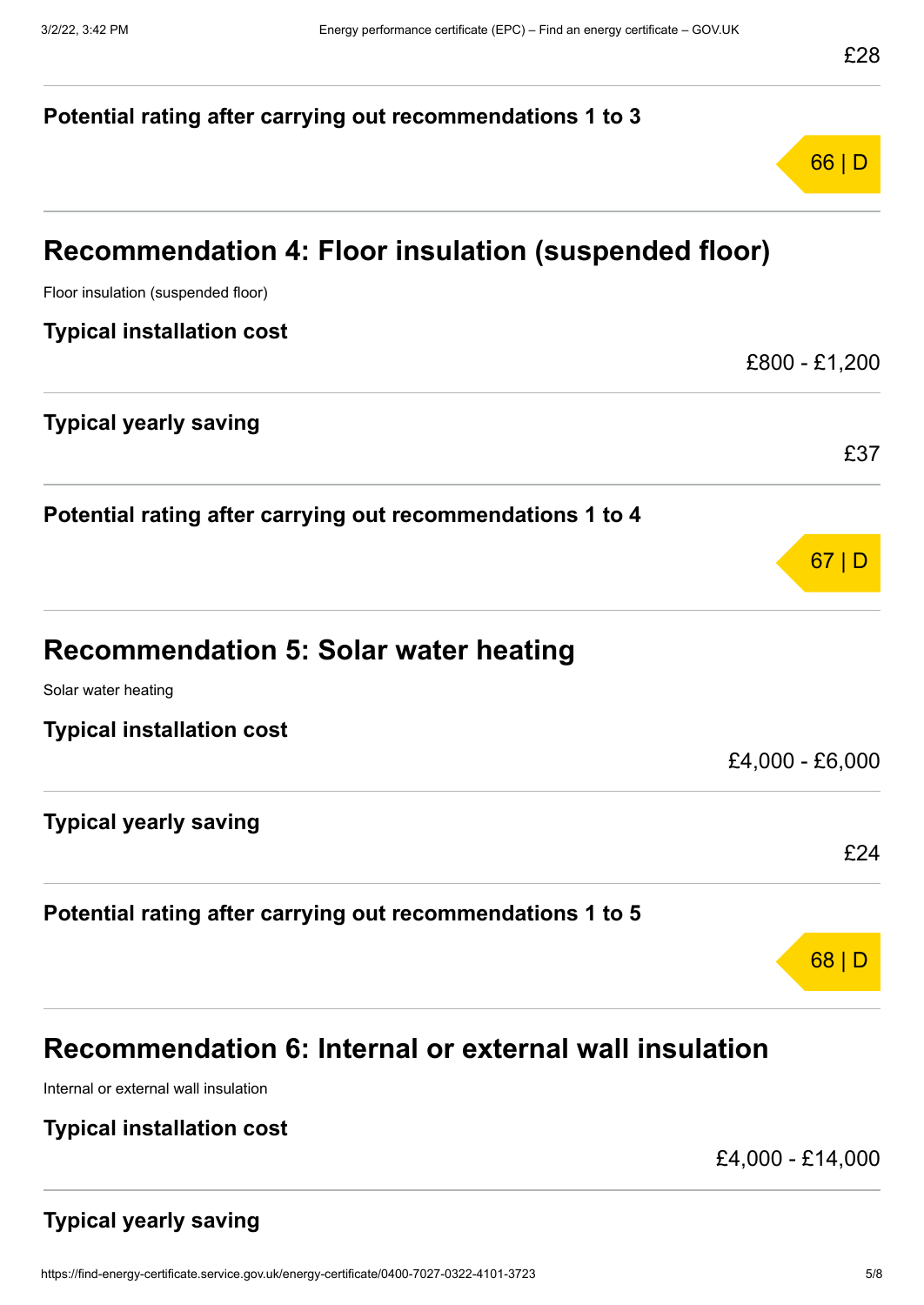# **Potential rating after carrying out recommendations 1 to 6** 72 | C **Recommendation 7: Solar photovoltaic panels, 2.5 kWp** Solar photovoltaic panels **Typical installation cost** £3,500 - £5,500 **Typical yearly saving** £341 **Potential rating after carrying out recommendations 1 to 7** 83 | B **Paying for energy improvements** [Find energy grants and ways to save energy in your home.](https://www.gov.uk/improve-energy-efficiency) (https://www.gov.uk/improve-energy-efficiency) **Estimated energy use and potential savings Estimated yearly energy cost for this property** £898 **Potential saving** £113

The estimated cost shows how much the average household would spend in this property for heating, lighting and hot water. It is not based on how energy is used by the people living at the property.

The estimated saving is based on making all of the recommendations in [how to improve this property's energy performance.](#page-3-0)

# **Heating use in this property**

Heating a property usually makes up the majority of energy costs.

### **Potential energy savings by installing insulation**

The assessor did not find any opportunities to save energy by installing insulation in this property.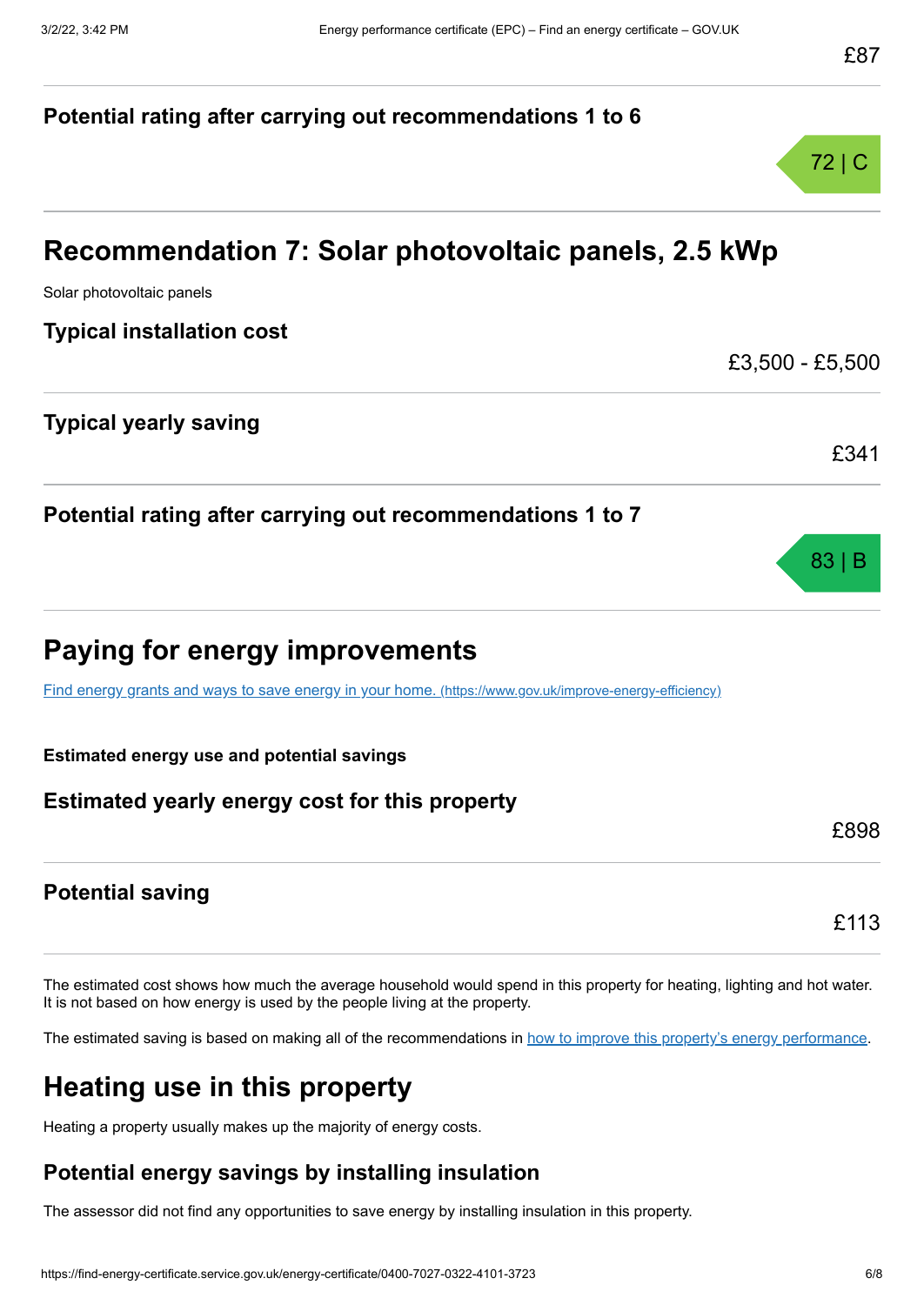#### **Contacting the assessor and accreditation scheme**

This EPC was created by a qualified energy assessor.

If you are unhappy about your property's energy assessment or certificate, you can complain to the assessor directly.

If you are still unhappy after contacting the assessor, you should contact the assessor's accreditation scheme.

Accreditation schemes are appointed by the government to ensure that assessors are qualified to carry out EPC assessments.

## **Assessor contact details**

#### **Assessor's name**

Ciaran Stuart

#### **Telephone**

07764612066

#### **Email**

[info@spsni.com](mailto:info@spsni.com)

## **Accreditation scheme contact details**

#### **Accreditation scheme**

Elmhurst Energy Systems Ltd

#### **Assessor ID**

EES/007978

#### **Telephone**

01455 883 250

#### **Email**

[enquiries@elmhurstenergy.co.uk](mailto:enquiries@elmhurstenergy.co.uk)

## **Assessment details**

#### **Assessor's declaration**

No related party

#### **Date of assessment**

2 March 2022